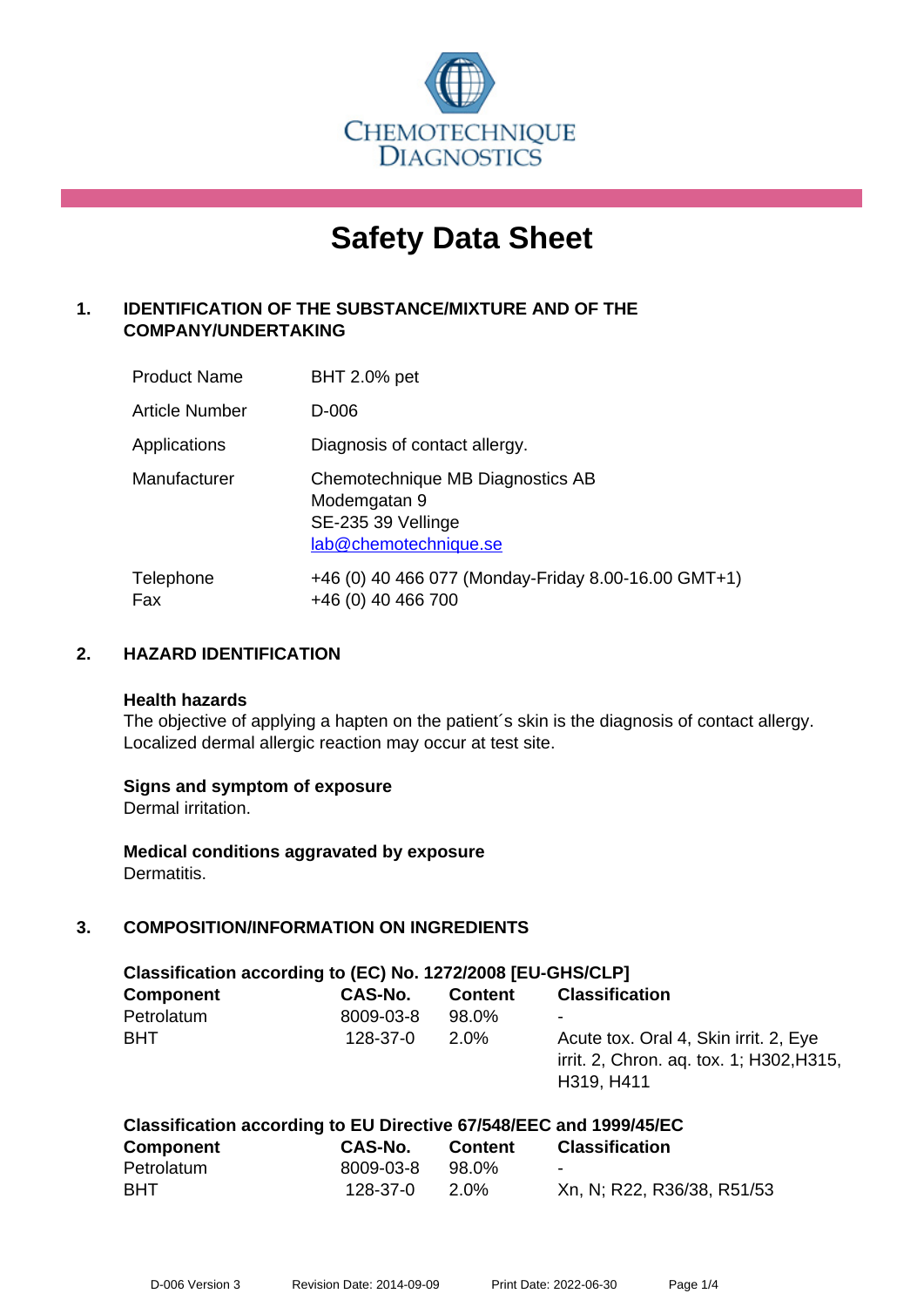## **4. FIRST AID MEASURES**

## **Emergency and first aid procedures**

Obtain medical attention.

# **5. FIRE-FIGHTING MEASURES\***

#### **Suitable extinguish media**

CO2, powder or water spray. Fight larger fires with water spray or alcohol resistant foam.

# **For safety reasons unsuitable extinguishing agents**

Water with full jet.

## **Special protective equipment for fire-fighters**

Wear self-contained respiratory protective device. Wear fully protective suit.

\*Data is shown for petrolatum only

## **6. ACCIDENTAL RELEASES MEASURES**

**Steps to be taken if material is released or spilled** Contain and place in a closed container.

# **7. HANDLING AND STORAGE**

**Precautions to be taken in handling and storage** Store dark at 5-8°C. Avoid extended exposure to light. FOR EXTERNAL USE ONLY.

# **8. EXPOSURE CONTROLS/PERSONAL PROTECTION**

**Respiratory protection** Not required.

**Ventilation** Local exhaust.

**Protective gloves** Disposal gloves.

#### **Eye protection** Not required with normal use.

## **Work/Hygienic practices**

Wash hands after each use.

## **9. PHYSICAL AND CHEMICAL PROPERTIES**

Odour **Odourless** 

Appearance Ivory White Semi-solid

Melting point\* 50-55° C Flash point\*  $>100^{\circ}$ C

Boiling point\* No data available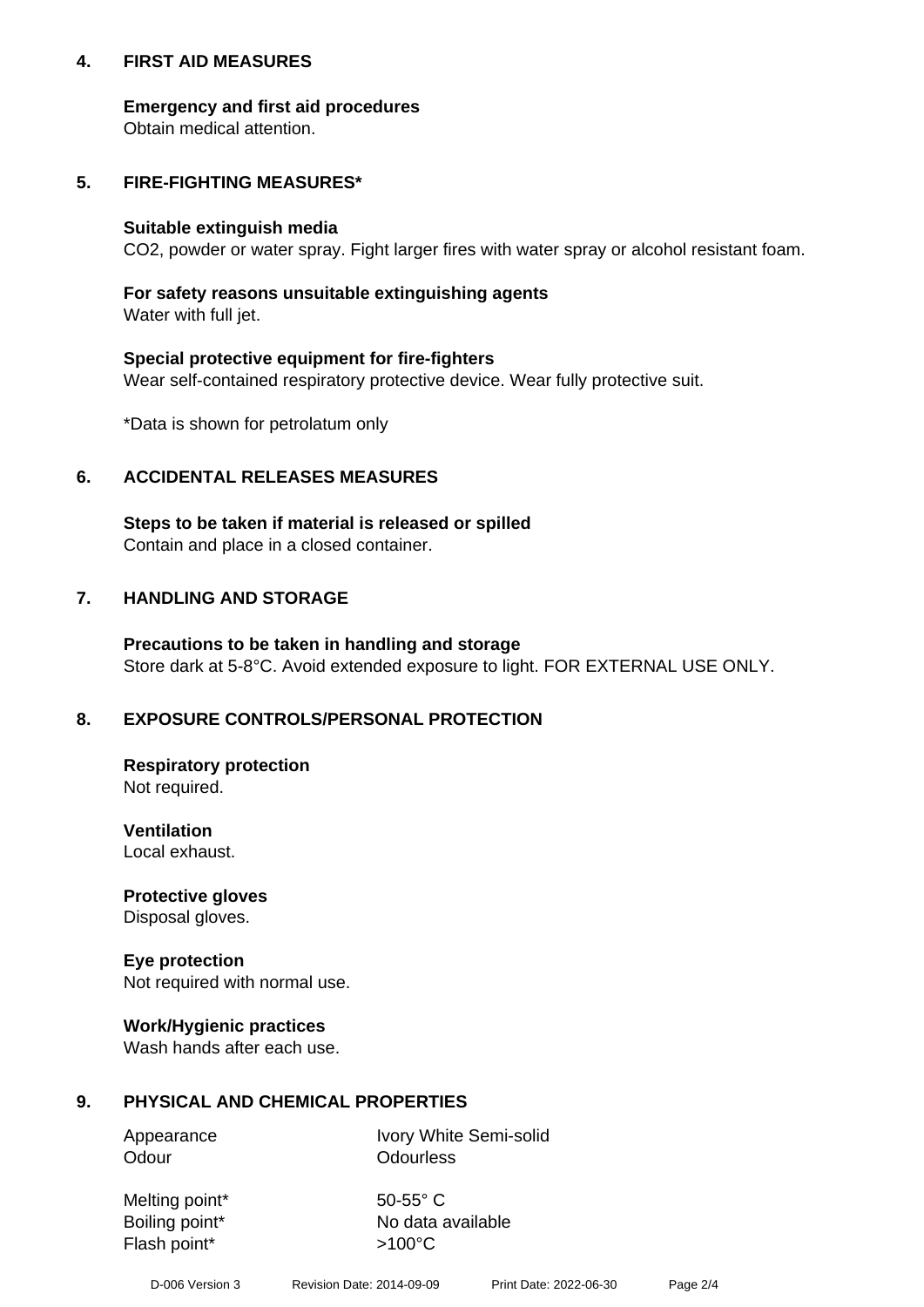Density\* No data available. Solubility in/Miscibility with Water\*

Self ignition\* Product does not self ignite. Danger of explosion\* Product does not present an explosion hazard. Insoluble

\*Data is shown for petrolatum only

# **10. STABILITY AND REACTIVITY**

#### **Incompability**

May react with strong oxidizing agents.

#### **Stability**

Stable at recommended storage conditions.

#### **Hazardous byproducts**

Combustion may generate CO, CO2 and other oxides.

**Hazardous polymerization**

Will not occur.

## **11. TOXICOLOGICAL INFORMATION**

No data available.

#### **12. ECOLOGICAL INFORMATION**

No data available.

## **13. DISPOSAL CONSIDERATIONS**

#### **Waste disposal method**

Comply with federal, state/provincial and local regulation.

#### **14. TRANSPORT INFORMATION**

Not dangerous goods.

## **15. REGULATORY INFORMATION**

The classification is according to the latest editions of the EU lists, and extended by company and literature data.

#### **16. OTHER INFORMATION**

#### **Text of H-statements and R-phrases mentioned in Section 3**

| Acute tox. Oral 4 |                           | Acute toxicity, Oral (Category 4)     |          |  |
|-------------------|---------------------------|---------------------------------------|----------|--|
| Skin irrit. 2     |                           | Skin irritation (Category 2)          |          |  |
| Eye irrit. 2      |                           | Eye irritation (Category 2)           |          |  |
| Chron. aq. tox. 1 |                           | Chronic aquatic toxicity (Category 1) |          |  |
| D-006 Version 3   | Revision Date: 2014-09-09 | Print Date: 2022-06-30                | Page 3/4 |  |